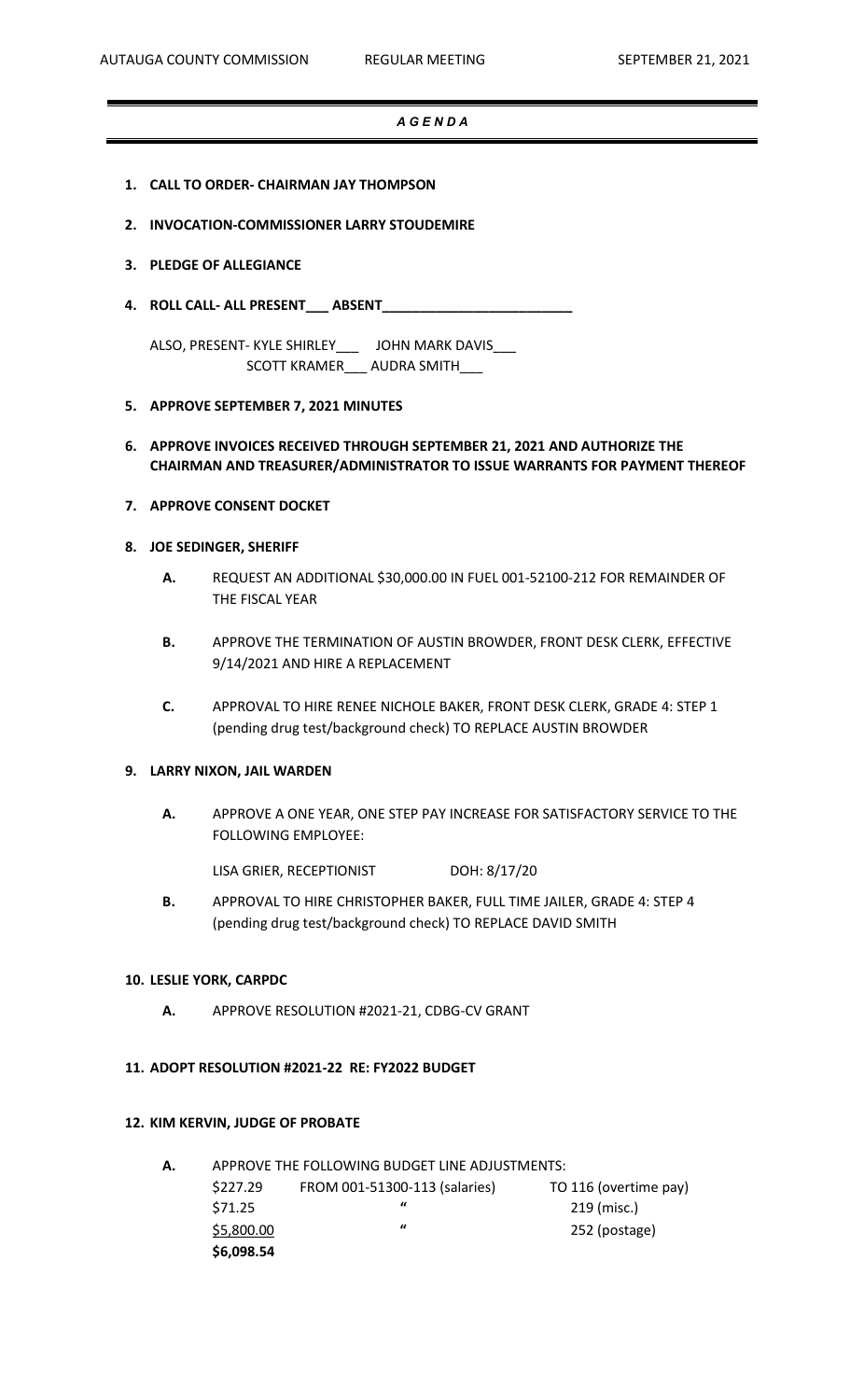## **13. CYNTHIA JACKSON, SENIOR SERVICE DIRECTOR**

**A.** APPROVE THE FOLLOWING BUDGET LINE ADJUSTMENTS:

| \$230.00   | FROM 001-56200-253 (advertising) | TO 191 (contract services) |
|------------|----------------------------------|----------------------------|
| \$787.00   | 216 (janitorial)                 | 262 (mileage)              |
| \$1,017.00 |                                  |                            |

## **14. CONNIE SCOTT, APPRAISAL**

## **A.** APPROVE THE FOLLOWING FY21 BUDGET ADJUSTMENTS

| \$200.00    | FROM 120-51810-103(pay increase) | TO 116 (overtime)       |
|-------------|----------------------------------|-------------------------|
| \$200.00    | 170 (training services)          | 171 (assoc. fees)       |
| \$1,000.00  | 253 (advertising)                | 252 (postage)           |
| \$300.00    | 409 (subscriptions)              | 252 (postage)           |
| \$500.00    | 215 (tires/lubes)                | 252 (postage)           |
| \$3,200.00  | 193 (atty. fees)                 | 264 (rm/meals)          |
| \$400.00    | 193 (atty. fees)                 | 265 (registration)      |
| \$6,200.00  | 258 (internet services)          | 399 (cap. pur under 5k) |
| \$12,000.00 |                                  |                         |

# **15. APPROVAL TO AMEND THE FOLLOWING LINE ITEM DUE TO CHECKS RECEIVED FROM ACCA INSURANCE ON 9/13/2021 FOR RECOVERIES ON DAMAGE TO BUILDING: 112-47905**

**\$30,427.29** 112-51100-231

#### **16. RANDY MCBRIDE**

**A.** DISCUSS CONCERNS WITH THE COMMISSION

## **17. EMMA MOSELEY**

**A.** DISCUSS CONCERNS WITH COUNTY ROAD 5

## **18. SCOTT NINESLING, AUTAUGA COUNTY FIRE FIGHTERS' ASSOCIATION**

**A.** DISCUSS GRANT AWARD THAT WAS RECEIVED

#### **19. JOHN MARK DAVIS, COUNTY ENGINEER**

- **A.** APPROVE THE RESIGNATION OF ADRIAN REESE, LABORER I, EFFECTIVE 9/8/21 AND ADVERTISE TO HIRE A REPLACEMENT
- **B.** APPROVE THE FOLLOWING FY21 BUDGET ADJUSTMENTS AND AMENDMENTS: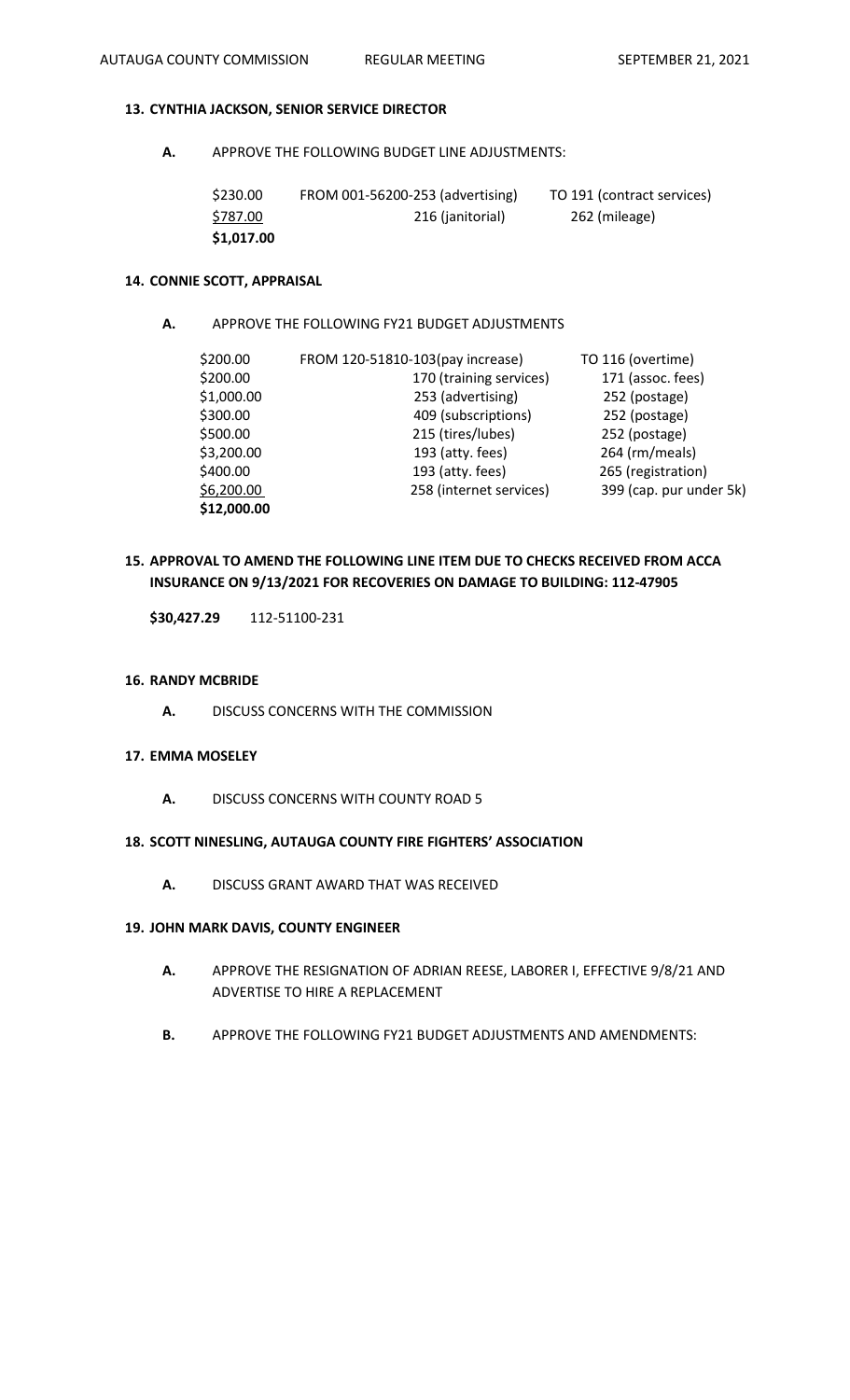| FY 21 Budget Amendments and Adjustments for Gasoline Fund |  |                |                    |                   |                                 |  |  |
|-----------------------------------------------------------|--|----------------|--------------------|-------------------|---------------------------------|--|--|
|                                                           |  |                |                    |                   |                                 |  |  |
| Line Item                                                 |  | In             | Out                | Amendment         |                                 |  |  |
| 111-44710                                                 |  |                |                    |                   | \$ (9,294.96) FEMA Recovery     |  |  |
| 111-53602-499                                             |  |                |                    |                   | \$(31,632.23) Due to NP Work    |  |  |
| 111-53600 - 116                                           |  |                |                    |                   | \$9,294.96 Due to FEMA Recovery |  |  |
| 111-53600 - 171                                           |  | \$<br>600.00   |                    |                   |                                 |  |  |
| 111-53600 - 208                                           |  | \$<br>389.69   |                    |                   |                                 |  |  |
| 111-53600 212                                             |  | \$38,632.28    |                    | \$13,632.23       |                                 |  |  |
| 111-53600 - 213                                           |  | \$38,099.69    |                    |                   |                                 |  |  |
| 111-53600 - 215                                           |  | \$17,624.71    |                    |                   |                                 |  |  |
| 111-53600 - 232                                           |  | \$25,505.36    |                    |                   |                                 |  |  |
| 111-53600 - 234                                           |  | 3,432.82<br>\$ |                    |                   |                                 |  |  |
| 111-53600 242                                             |  | \$<br>634.95   |                    |                   |                                 |  |  |
| 111-53600 - 251                                           |  | \$<br>2,279.40 |                    |                   |                                 |  |  |
| 111-53600 561                                             |  | \$15,540.16    |                    | \$18,000.00       |                                 |  |  |
| 111-53600 - 113                                           |  |                | (110,000.00)<br>\$ |                   |                                 |  |  |
| 111-53600 - 124                                           |  |                | \$<br>(6,000.00)   |                   |                                 |  |  |
| 111-53600 - 121                                           |  |                | \$<br>(3,000.00)   |                   |                                 |  |  |
| 111-53600 - 103                                           |  |                | \$<br>(6,433.06)   |                   |                                 |  |  |
| 111-53600 - 191                                           |  |                | \$<br>(2,000.00)   |                   |                                 |  |  |
| 111-53600 - 192                                           |  |                | \$<br>(1,200.00)   |                   |                                 |  |  |
| 111-53600 - 225                                           |  |                | \$<br>(2,500.00)   |                   |                                 |  |  |
| 111-53600 - 229                                           |  |                | \$<br>(1,500.00)   |                   |                                 |  |  |
| 111-53600 - 236                                           |  |                | \$<br>(500.00)     |                   |                                 |  |  |
| 111-53600 - 253                                           |  |                | \$<br>(100.00)     |                   |                                 |  |  |
| 111-53600 - 262                                           |  |                | \$<br>(1,000.00)   |                   |                                 |  |  |
| 111-53600 - 264                                           |  |                | \$<br>(2,000.00)   |                   |                                 |  |  |
| 111-53600 - 265                                           |  |                | \$<br>(2,300.00)   |                   |                                 |  |  |
| 111-53600 - 499                                           |  |                | \$<br>(1,100.00)   |                   |                                 |  |  |
| 111-53600 - 541                                           |  |                | \$<br>(1,000.00)   |                   |                                 |  |  |
| 111-53600 - 551                                           |  |                | \$<br>(2, 106.00)  |                   |                                 |  |  |
|                                                           |  |                |                    |                   |                                 |  |  |
| Total                                                     |  | \$142,739.06   | \$(142, 739.06)    | \$<br>÷,          |                                 |  |  |
|                                                           |  |                | Trsf out to        | Amendments        |                                 |  |  |
|                                                           |  |                | other line items   | Due to New Paving |                                 |  |  |
|                                                           |  |                |                    | Estimate          |                                 |  |  |

# **20. TAMMY JONES, CHIEF JUVENILE OFFICER**

# **A.** APPROVE DYES DIVERSION GRANT-FAMILY FIRST PARTNERSHIP

# **21. EXECUTIVE SESSION**

# **22. COMMENTS AND DISCUSSIONS**

**23. ADJOURN MEETING**